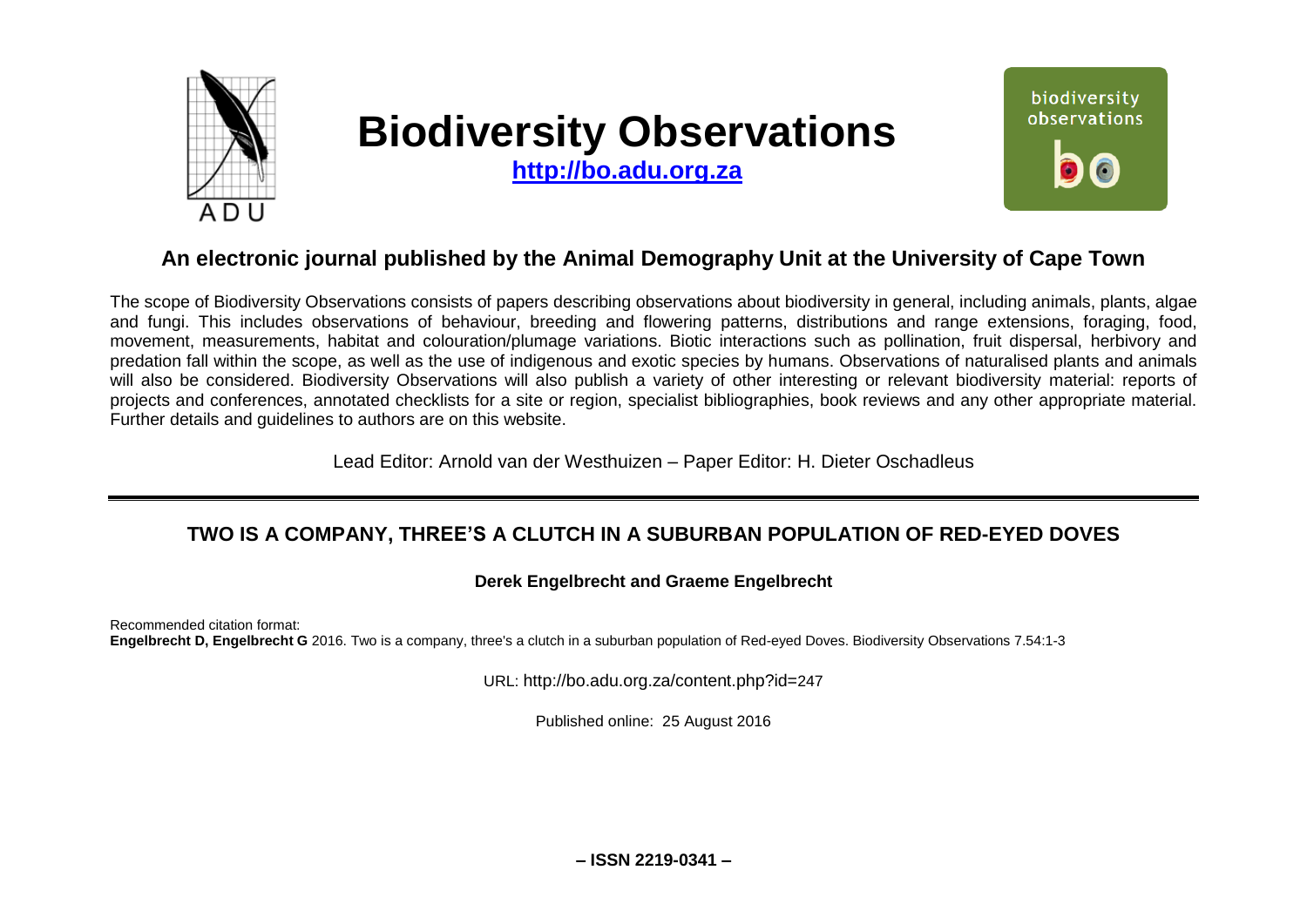

## **TWO IS A COMPANY, THREE'S A CLUTCH IN A SUBURBAN POPULATION OF RED-EYED DOVES**

*Derek Engelbrecht<sup>1</sup> and Graeme Engelbrecht<sup>2</sup>* <sup>1</sup>Department of Biodiversity, University of Limpopo, P/Bag X1106, Sovenga, 0727 <sup>2</sup>P.O. Box 446, Fauna Park, 0787, Limpopo Province Email: [derek.engelbrecht@ul.ac.za](mailto:derek.engelbrecht@ul.ac.za)

#### **Abstract**

The doves and pigeons are characterized by small clutch sizes of 1– 2 eggs and the production of crop milk. Reports of supernormal clutch size of three or more eggs are extremely rare. Here we provide the first evidence of three separate records of supernormal clutches/broods of three in the Red-eyed Dove. It is possible that a relatively high quality, protein-rich diet of adults and nestlings in this urban population may partially offset the lower protein content of seeds when the production of crop milk becomes insufficient to sustain the growing nestlings. This may enable parents to successfully produce and raise clutches of three.

#### **Introduction**

The pigeons and doves are one of the most adaptable groups of birds as they occupy a range of habitats from forest to open country in hot and cold environments, at high and low altitudes on all continents (except Antarctica) and most oceanic islands (Baptista *et al.* 1997). The family represents an interesting evolutionary enigma as clutch sizes are invariably small (1–2 eggs) and the species exhibit very little intraspecific variation in clutch size despite considerable temporal and regional variation in resource abundance or the effects of competing energy demands (Westmoreland & Best 1987; Baptista *et al.* 1997). Several hypotheses attempt to explain the small clutch sizes of pigeons and doves, for example:

- i) Clutch size may be limited by the inability of parents to incubate/brood three eggs/nestlings,
- ii) Crop milk production in the early nestling period may be insufficient to raise three young,
- iii) Clutch size could be limited by the inability of the parents to gather enough seeds for nestlings following the crop milk period, and
- iv) The predation hypothesis predicts that clutch size is small to reduce the nesting period and hence exposure time of the nest to a potential predator (Westmoreland and Best 1987; Blockstein 1989).

Clutch size may also partly be determined by the quality of the diet (Baptista *et al.* 1997). For example, frugivorous doves almost invariably lay single-egg clutches whereas granivorous doves tend to lay two eggs per clutch. It has been suggested that the relatively low protein content of fruit may make it too energetically expensive to produce two eggs. Seeds contain comparatively more protein which may facilitate the production of two eggs. Although two-egg clutches are the norm (usually >90% of clutches) and single-egg clutches are uncommon (usually <5%), cases of three, four and even an exceptional case of a clutch of six eggs are known for granivorous doves but are extremely rare (Dean 1980; Rowan 1983; Baptista *et al.* 1997). However, clutches of four or more eggs are usually attributed to intraspecific egg dumping rather than exceptional fecundity. Clutch sizes of more than two eggs are known for two species in the genus *Streptopelia*, namely the Cape Turtle-dove *Streptopelia capicola* (Rowan 1983) and the Red Turtle-dove *S. tranquebarica* (Rana 1987).

#### **Records**

Here we report on three separate records of supernormal clutch and brood sizes of three in the Red-eyed Dove *Streptopelia semitorquata.* The observations were made in a suburban garden in Polokwane in the Limpopo Province, South Africa.

i) 6 June 2014: A nest with three almost fully grown nestlings was found (Fig. 1). One nestling fledged the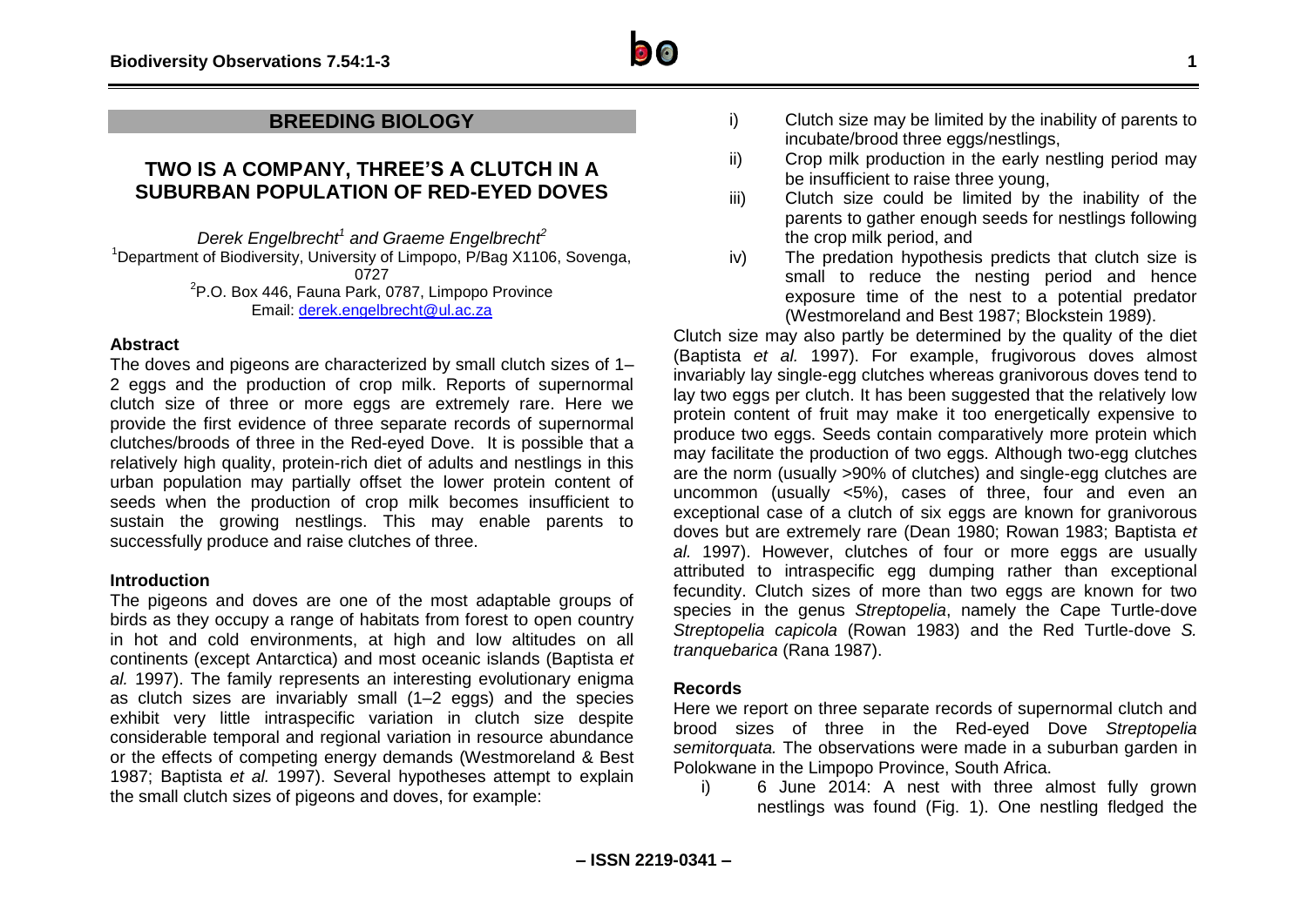next day but remained in the nesting tree the entire day. The other two nestlings fledged on the  $8<sup>th</sup>$  June 2014.

- ii) 2 August 2016. A nest containing three eggs was found (Fig. 2). Only two eggs hatched and both nestlings survived to fledging.
- iii) 10 and 12 August 2016. Three well-grown fledglings able to fly well were seen begging for food from two adult birds.



**Fig. 1.** A nest containing three fully feathered Red-eyed Dove nestlings close to fledging (Polokwane, June 2014).

### **Discussion**

These records suggest that three-egg clutches are possibly fairly common in this population of Red-eyed Doves. We could not find any records of three-egg clutches for Red-eyed Dove in the literature.

According to Lack (1947), the clutch size of nidiculous birds corresponds to the maximum number of young that can, on average, be fed and raised. The local population of doves have access to seed and grains on a daily basis. Furthermore, they also regularly eat dog pellets, sometimes even entering the kitchen to get to it! In light of this it may therefore not be entirely surprising that an urban population with a constant supply of seeds, grains and a source of high quality protein, as well as fewer potential nest predators could produce supernormal clutches.



**Fig. 2.** A Red-eyed Dove nest containing three eggs (Polokwane, August 2016).